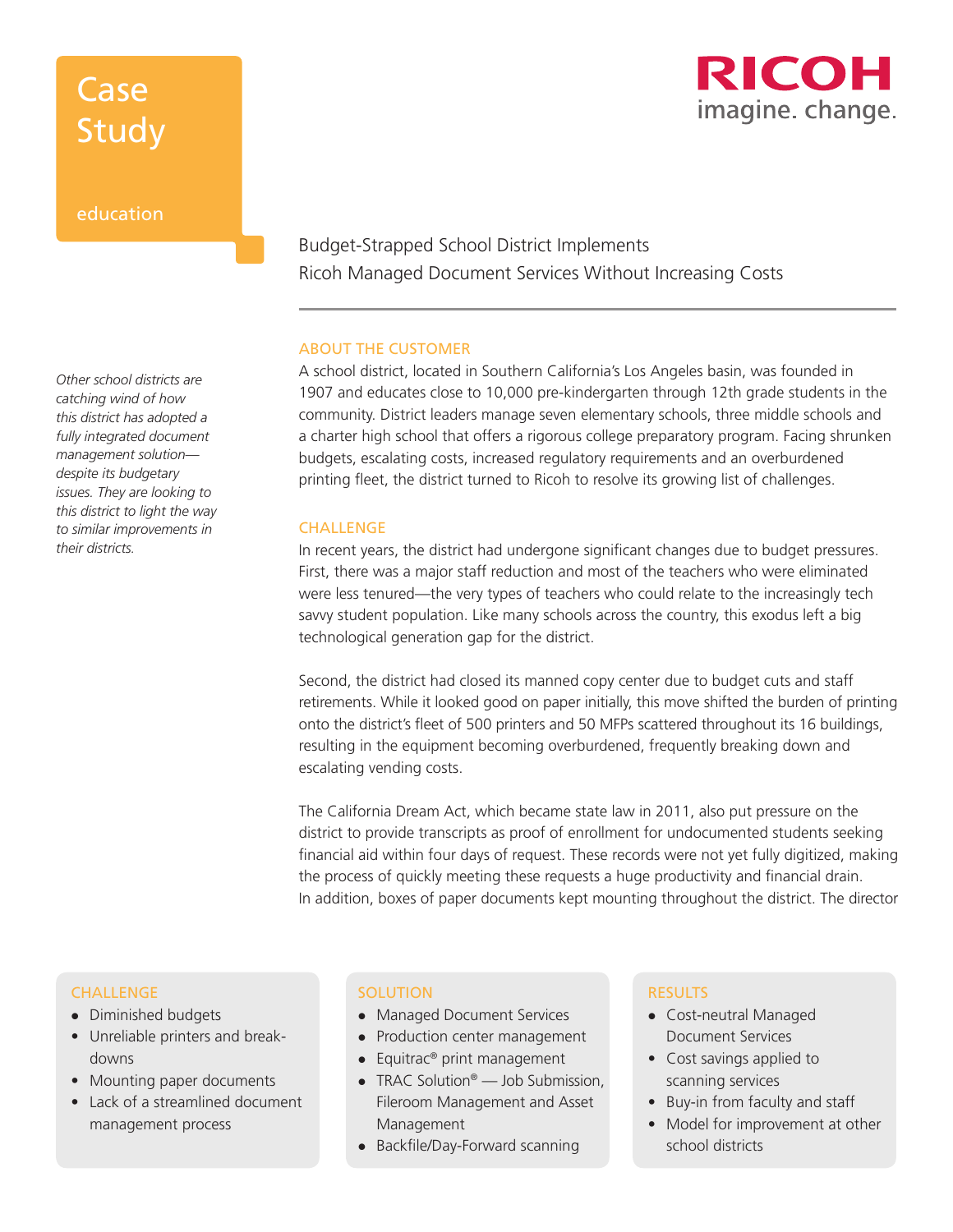

# Case Study

of purchasing had long been looking for a way to track and control this document influx. At the same time, the district's director of technology had been exploring ways to connect all the schools in the district and develop a cohesive system and workflow for document imaging and copying.

Everything came to a head when the director of purchasing was preparing for one of her bi-monthly school board meetings. Frustrated by the inefficiency she experienced preparing her mass presentation of color and collated documents, she turned to longtime hardware partner Ricoh to learn what could be done to resolve the district's many challenges.

#### SOLUTION

Ricoh began by conducting an analysis with the school district's director of purchasing, director of technology and superintendent. On a white board, they outlined how the district operated today, the challenges it was facing, what they knew and didn't know, and what the future end state should be. This migrated into a very detailed flow chart that the team created and sparked initial thoughts about taking this new vision to the school board.

The team produced a second follow-up document, laying out the strategies, processes and implementation steps to realize the new vision. It included a timeline and markers to see and track progress. The document also recognized that the district would be a full partner with Ricoh to see the vision through to its fruition, with all key players involved at every stage. The new vision also tied well to the plans the director of technology had to implement a cutting-edge technology platform to distinguish the district as a leader and innovator.

Part of the process involved Ricoh working with school officials to conduct a document analysis at three of the district's school sites. Ricoh representatives walked the campus, observed how the printers were being used and then conducted focused interviews and surveys with teachers and staff to understand how to implement change management and create ambassadors among them.

Next, the vision needed to be approved by the school board. Aware that the vision could be met with approval but cost would still be an issue, the team devised a strategy to implement everything that was needed without the district incurring additional cost. So pleased with this outcome, the director of purchasing and director of technology presented the vision to the school board along with a plan to implement Ricoh Managed Document Services. Impressed with the thoroughness of the vision and the cost-neutral proposal, the board overwhelmingly agreed to move forward.

The contract established a total document management solution that provided tight processes for asset management, managed print services, production center management, day-forward and backfile scanning. It also called for a fully integrated scanning solution for student and human resources, and a customized workflow solution for key